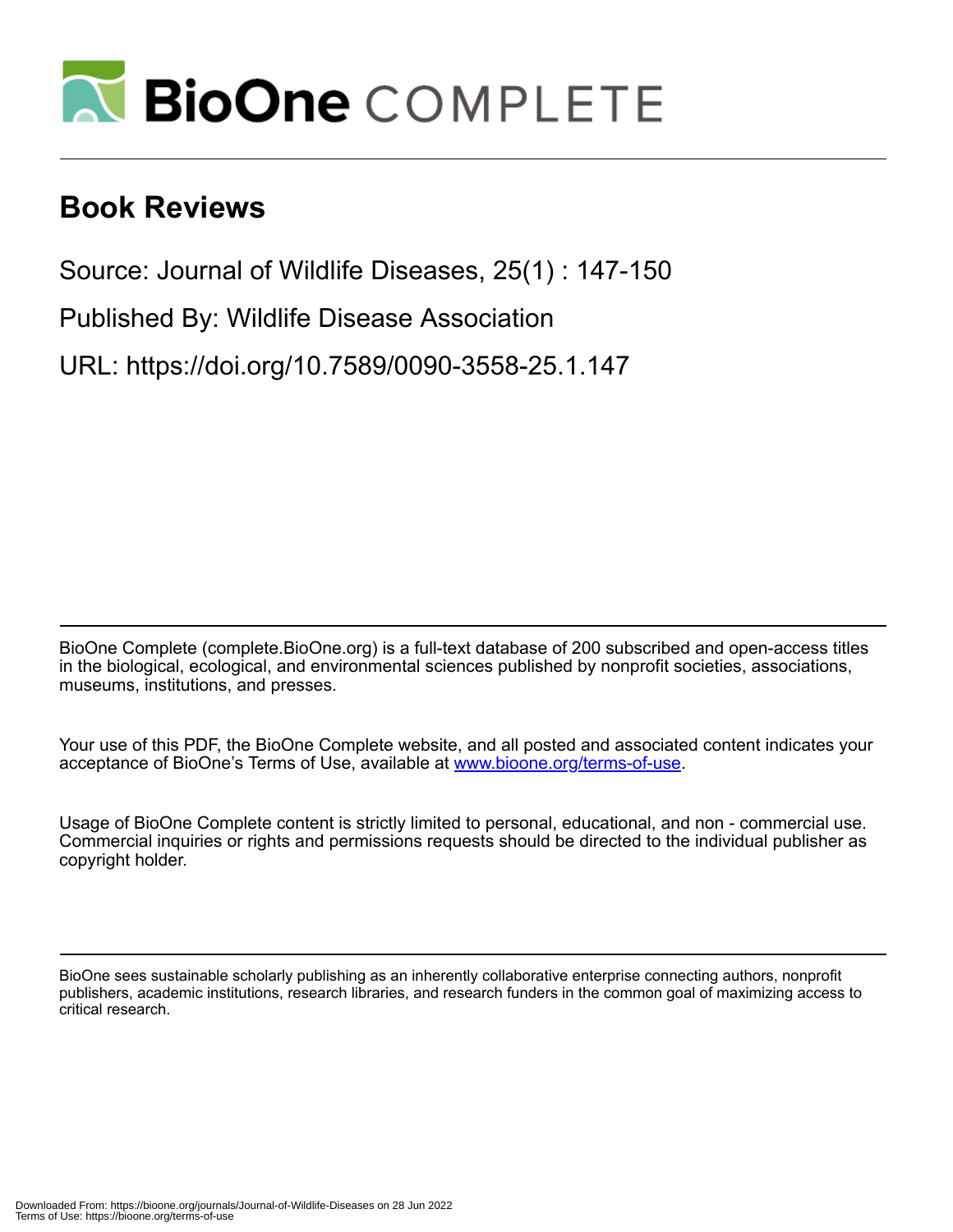## **BOOK REVIEW...**

Tigers of the **World: The Biology, Biopolitics, Management, and Conservation of an Endan gered Species, Ronald L. Tilson and Ulysses S.** Seal (eds.). Noyes Publications, Park Ridge, New Jersey 07656, USA. 1987. 510 pp. \$64.00 U.S.

**Conservation** biology is an emerging field dedicated to protection and maintenance of bi ological diversity through collaboration of rel evant science disciplines. The objectives of the Wildlife Disease Association **(WDA) are consis**tent with and supportive of those of conservation biology as stated by the recently formed Society for Conservation Biology in May 1987. (Conservation Biology 1: 91). Consequently "Tigers of the World," edited by two leading conser vation biologists along concepts of modern conservation biology, should be of interest and value to many members of WDA.

This book is a compilation of papers presented at an international conference held in Minne**apolis, Minnesota in April**1986 which was spon **sored** by the Minnesota Zoological Garden and the IUCN/SSC Captive Breeding and Cat Spe**cialist** groups. Fourteen countries were represented by 54 speakers and contributors. The pur pose of the symposium and this book was to contribute to the development of a Global Tiger Survival Plan by encouraging the process of multinational cooperation and agreements nec essary for sustained conservation of the world's few remaining tigers. The symposium brought together for the first time applied field workers and researchers along with refuge managers who presented data on numbers and spatial relationships of subpopulations of the extant subspecies of tigers in relation to refuge and geopolitical boundaries. Zoo directors, laboratory research ers and veterinarians presented knowledge on husbandry of captive tigers using modern con cepts of veterinary medicine, reproductive biologv, nutrition, population genetics and de mographic principles to manage the small fragmented captive populations. If the remaining subspecies of tigers are to survive into the forseeable future, refuge management and captive breeding must be aggressively and coop erativelv pursued.

The book is divided into seven parts and a total of 46 papers. One paper stands alone, is not included in any of the parts, and sets the stage **for** the entire book. "Bearing Witness: Ob servations on the Extinction of *Pan thera tigris balica* and *Panthera tigris sondaica"* by J. Sei densticker describes events and circumstances leading to extinction of two subspecies; it is depressing reading. The Bali tiger was extinct

**within about 50 yr** of its scientific **discovery.** There are lessons here that must be applied to the other subspecies of tigers and other endangered animals. The plight of the Javan and Bali tigers included inadequate population size, over hunting and poisoning, crowding by burgeoning human populations, creation of reserves too late, civil unrest, increasing fragmentation and isolation of reserves, and loss of ungulate prey pop ulations to disease.

" Part **I, Systematics** and Taxonomy" contains four papers; preservation of genetic heteroge**neity should have been included in the title of** this part. With the exception of Seidensticker's paper, this may be the most important part of the book; the phylogeny and evolution of felids in general, and tigers in particular, are explored and difficult recommendations on the genetic **management** of free-ranging and captive tigers are made. "Part II, Status in the Wild" identifies, with some controversy and much uncertainty, the numbers and distribution of free-ranging tigers in Russia, China, Malaysia and Indonesia; although some notable improvements have been made, the status of tigers in the wild is not good. India's Project Tiger is an apparently highly successful program which should serve as a model for other countries. It certainly had its difficul**ties, especially** those involving relocation of villages, but these were overcome. Protected wil derness and habitats quickly responded, as did tiger populations. "Female Land Tenure System in Tigers" by J. L. D. Smith et al. is one of the few papers in this book based upon field studies of the biology of tigers, and it describes how territoriality and behavior decrease effective population size in a reserve.

'Part III, Status in Captivity" consists of eight papers that deal with such diverse subjects as status and problems of captive tigers in China, nutritional management and growth rate, and veterinary problems and management in Europe, Canada, East Germany and the United States. Chapters by E. S. Dierenfeld, M. K. Hackenberger et al., M. Bush et al., B. Seidel and J.Wisser, S. Seifert and P. Muller, and **A.** Tear should be of particular interest to **WDA** members with interests in clinical management of captive felids. "Part IV, Reproductive Biology" contains five papers and should be of interest to anyone concerned with the reproductive biology of felids, especially application of developing modern technologic advances. Reproductive enhancement of captive big cats is difficult at best and still unresolved problems continue to preclude artificial insemination as a routine procedure in tigers; but the scientists/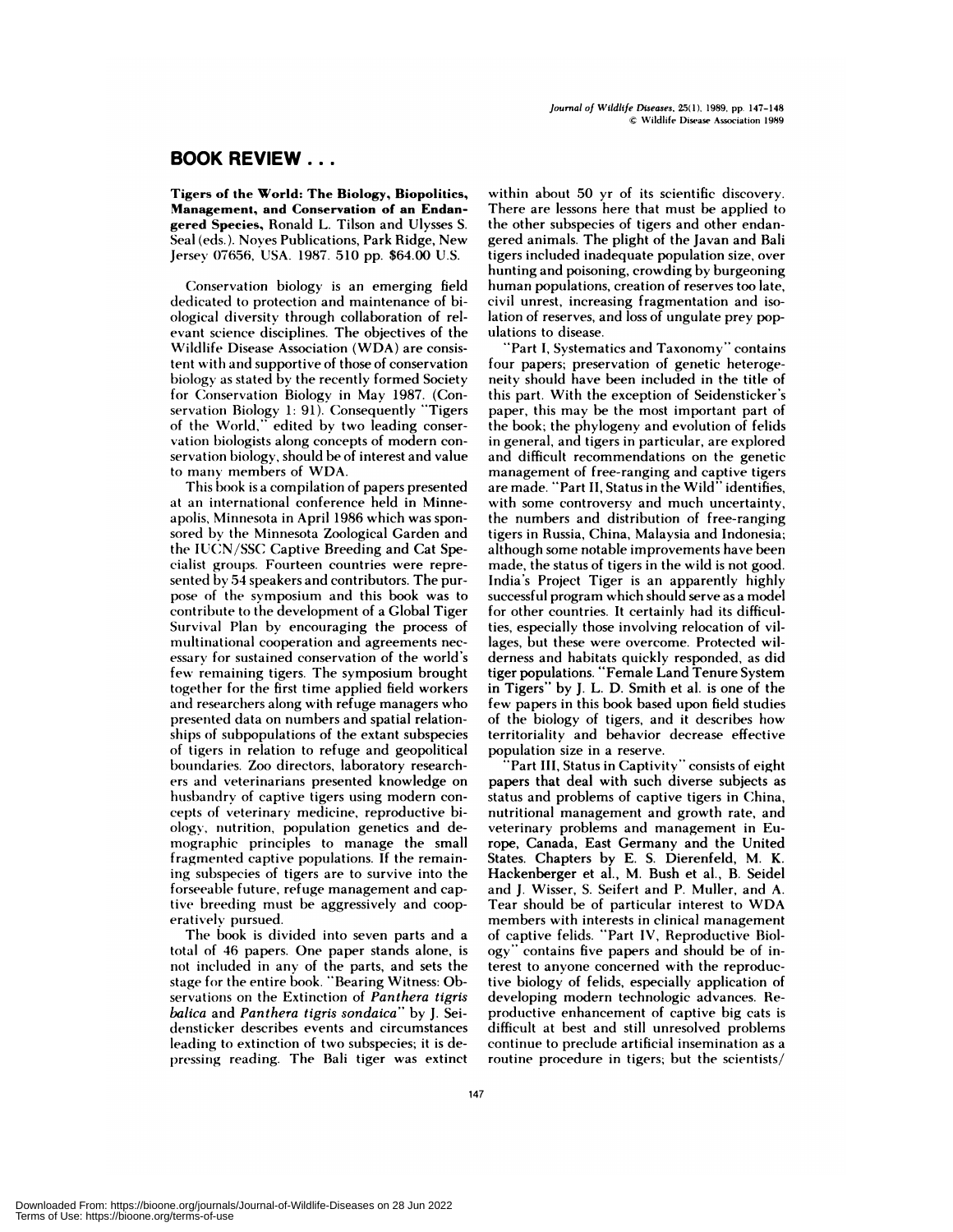authors of this section are making strides that will serve well the conservation of many species.

"Part V, Captive Management" contains six chapters, most of which could be valuable to persons concerned with captive breeding of any species. Certainly T. J. Foose's short paper on conservation strategy for captive animals should be recommended reading for individuals in volved in species preservation, especially where captive propagation may be the only remaining avenue. Two chapters in this part, along with one in Part III, by Chinese authors deal with *Pan thera tigris amoyensis* and, in part, appeal for international assistance in the establishment of an ambitious recovery program based upon captive breeding and reintroduction. Hopefully, they will receive the necessary assistance in terms of money and expertise. "Part VI, White Tiger Politics" deals with the origin and genealogy of white tigers and the controversy that accompanies them.

The papers in "Part VII, Conservation Strategies" present the challenges facing the world if tigers are to be preserved as a free-ranging animal. Included are good papers on establish ment and preservation of reserves by C. Wem men et al., K. R. Ashby et al., J. Seidensticker, and P. Sanyal; management of man-eating ti gers is occasionally a problem, especially in the Sundarbans of India and Bangladesh. Two pa pers by H. R. Mishra et al. and J. L. D. Smith et al., while crediting Nepalese Royalty for their foresight, describe tiger management in Nepal and the difficulties associated with the conflicts of nature preserves and impoverished indige nous people. The absolute necessity of recog**nizing** and dealing with these problems is **stressed,** along **with** the **importance** of **continued management and investigation of "doomed" small populations** in **order** to further **understand and prove the theories of minimum viable populations** and **population genetics. Part VII and** the book end with a **draft Global Tiger Conservation Plan, which presents a brief set of specific objectives that must be implemented and built** upon in a spirit of international cooperation if **tigers are to survive.**

Although *Tigers of the World* is very readable and contains a wealth of information, there are some minor distractions. Typical of any book based upon presentations at symposia, the papers are of varying quality. Abstracts would have been helpful, and more attention should have been paid to consistency of format; one paper consists solely of an introduction. The legends of some figures and tables are difficult to un derstand, and the omission of chapter titles from references is annoying and probably did not save much space. I would like to have seen inclusion of a few more papers on biology of freeranging tigers as it relates to reserve management and possible reintroduction of tigers. The inclusion of numerous black and white photographs makes reading the book enjoyable, and species and subject indices and a detailed table of contents make the book usable.

E. **Tom Thome,** Wyoming Game and Fish Department, University Station Box 3312, Laramie, Wyoming 82071, USA.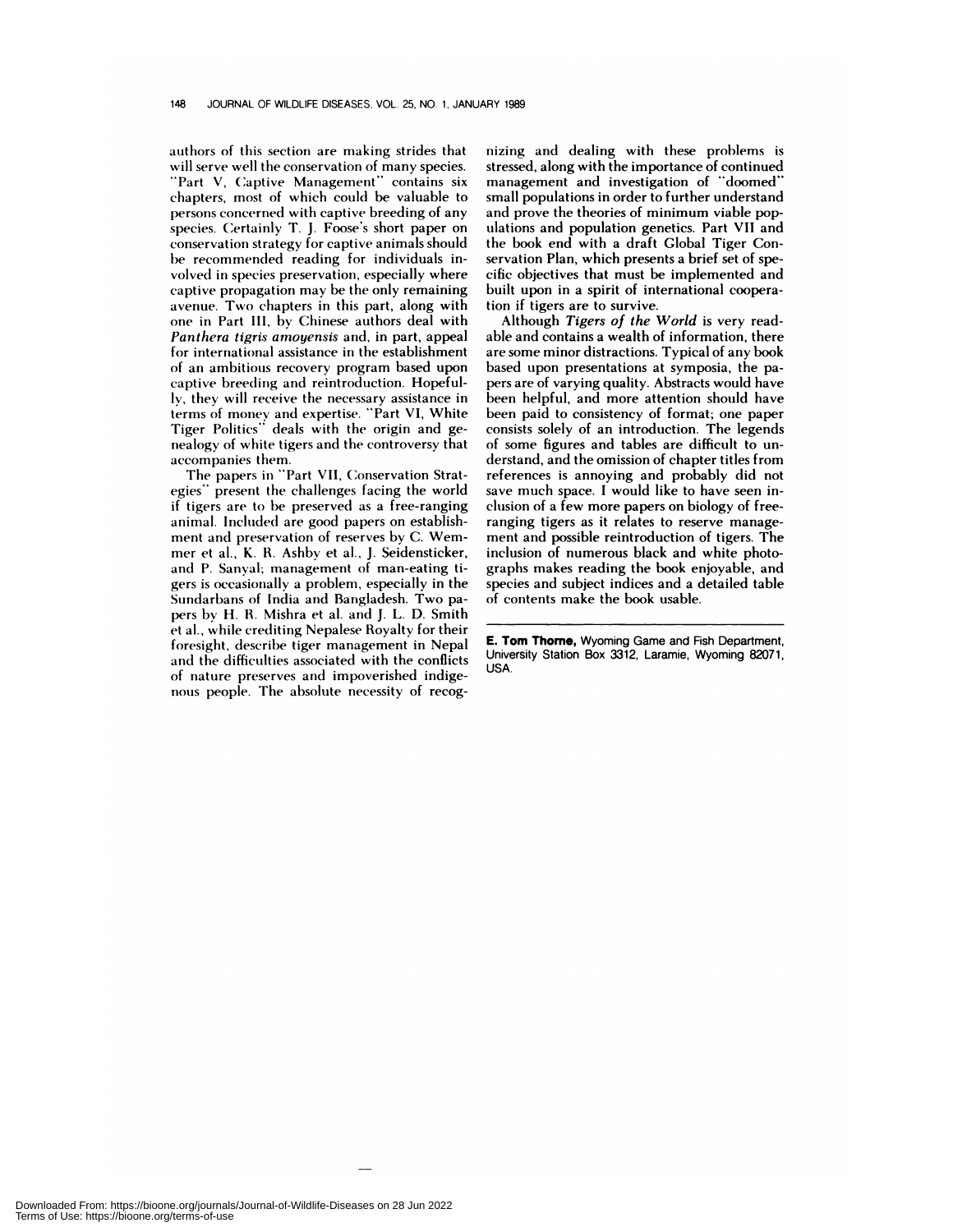## **BOOK REVIEW..**

**The Philosophy and Practice of Wildlife Man agement, Frederick F. Gilbert and Donald G.** Dodds. Robert E. Krieger Publishing Company, Malabar, Florida 32950, USA. 1987. 279 pp. \$24.50 U.S.

**Frederick F. Gilbert** and Donald G. Dodds took on a truly ambitious task with their new textbook *The Philosophy and Practice of Wildlife Management.* Their goal was "to fill the existing void in literature suggesting how to apply *. . .* basic (biological) knowledge to manage ment of wildlife species." I am not convinced that they fully succeeded. However, **I** believe some explanation of my perspectives and context are needed before I discuss the positive and negative aspects of this introductory-level wildlife management textbook.

During the late 1960's and 1970's, faculty and students had no options regarding comprehensive introductory-level wildlife management textbooks. Certainly the majority of practicing wildlife disease professionals owe their first glimpse of modern wildlife management to Raymond Dasmann. The decade of the 1980's has seen many practitioners of the written word attempting to fill the relative void **in this** area.

The current "competition" within the "population" of introductory-level wildlife management textbooks necessitates that we split the old "niche" into two or three categories. The first category covers an introductory-level course designed for nonmajors; one that provides a broad, hut cursory coverage of pertinent ecological principles and their applications to wildlife management. The second category involves a majors-oriented, in-depth presentation of ecological principles with appropriate applications (i.e., the "science" of wildlife management). The third category involves a majors-oriented, indepth presentation of management applications highlighting the importance of biopolitics (i.e., the "art" of wildlife management). It is into this last category that Gilbert and Dodds's stated goal falls.

A quick glance at the Table of Contents gives the reader an idea of the breadth of subject coverage. Chapter One, titled "Then and Now-Wildlife Management, Jurisdictional Responsihilities, Legislation, and Administration," goes beyond the usual listing of dates and hardened descriptions of appropriate legislative efforts in two areas. First, it provides a needed personal slant to the historical facts. Second, it includes the Canadian perspective to the history of wildlife management. Chapter Two, titled "Man and

Wildlife-Culture, Conflicts, and Values," addresses some of the more important philosophical issues facing wildlife. These first two chapters are two of the best.

Chapter Three, titled "The Biological Basis for Management," addresses many of the animal-related ecological principles used in wildlife management. It includes the topics "nutrition and energetics, behavior, populations, resource partitioning, and parasites and dis ease." The nutrition and energetics section is incomplete: it includes an excellent discussion of energetics and metabolism, but ignores most other nutritional components. The behavior sec**tion continues to** key in on energetics. The re maining sections, including the one on parasites and disease, give only a cursory discussion of selected topics.

Chapter Four, titled "Management Systems," was less effective than it could have been due to its confusing organization. The introduction mirrors the strength of the book: it provides background historical perspectives into not only how but why management systems developed. The section on management "principles" is a good discussion on how biological and political/ social issues interact in shaping a management system, but not a single "principle" is stated. The first actual description of a management system does not occur until the last section of the chapter.

Chapter Five, titled "Habitat Management," is weak relative to principles but contains some excellent material on applications. Again, the people perspective" is well represented.

Chapter Six, titled "Species Management," includes excellent sections on the caribou, harp seals, beaver, black duck, ruffed grouse, and peregrine falcon as examples of the management needs of ungulates, marine mammals, furbearers, waterfowl, upland game birds, and raptors, respectively. Except for some annoying editorial inconsistencies, which I will discuss later, this chapter was excellent.

Chapters Seven through Nine cover some very **pertinent** specialized areas of management, but again organization is a problem. Chapter Seven, titled "Some Specialized Areas of Management," has sections on migratory animals and exotics which would have been better placed in Chapter Five's species management sections. The same could be said for Chapter Eight's material dealing with endangered species. The remaining topics in these chapters, including protected areas, shooting preserves, urban wildlife, depredation, trapping and environmental impact assessment could have been appropriately in